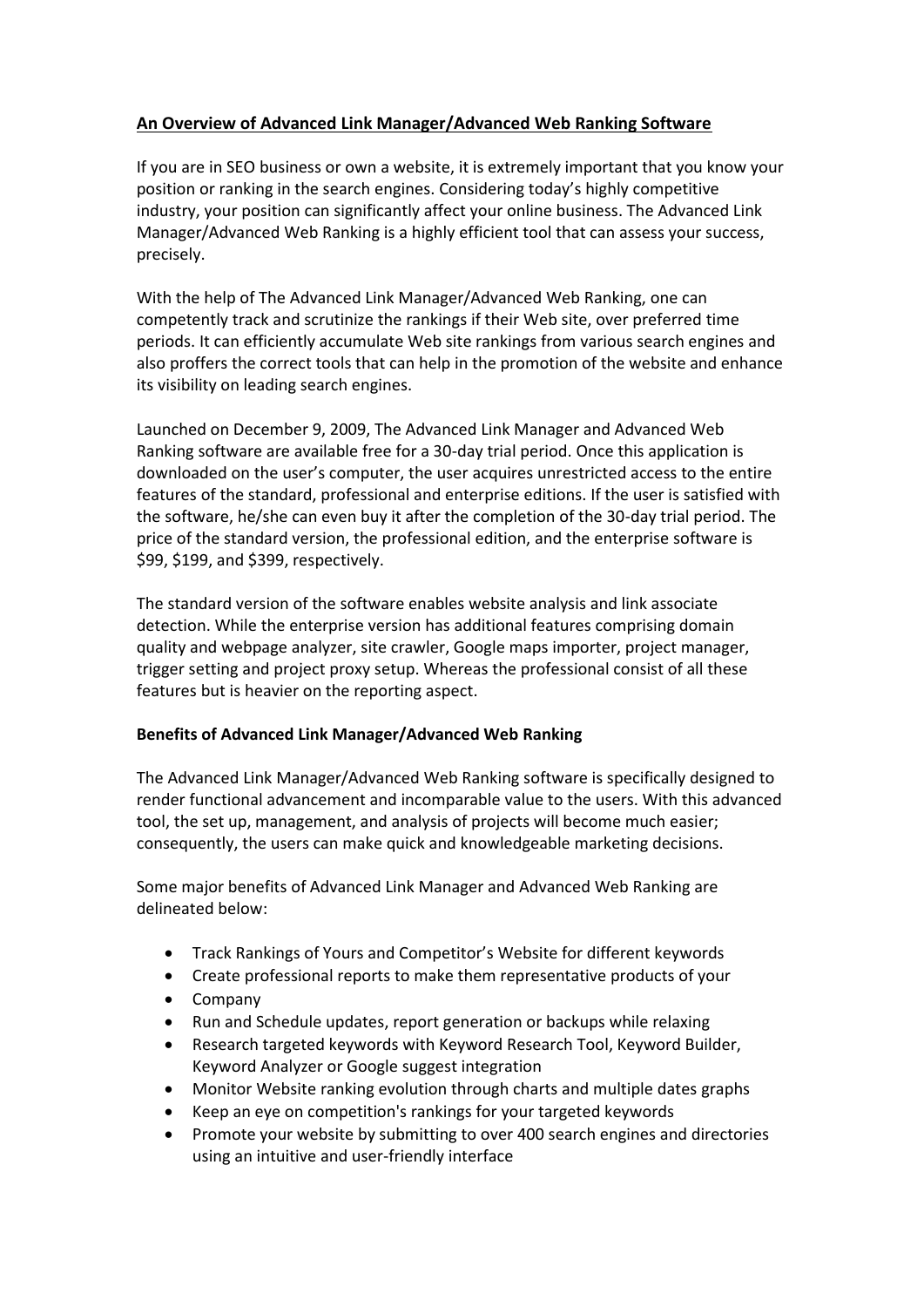- Update large projects with multiple proxies and deliver reports to your clients when scheduled
- Aim on different geo locations by using proxy per project or the Google Preview Tool
- Keep your data in one place

## **Hardware and Software Requirements**

To download The Advanced Link Manager/Advanced Web Ranking software, windows users should have a minimum of 1 GB free space in the hard drive, operational class four Pentium processor, at least 512 MB of RAM along with any of Windows 2000, Windows 7, XP or Vista operating system. This software requires a Java runtime environment of 1.5 or later version.

Mac users must have G4 with 512 MB of RAM and at least 1 GB of hard drive space. Software specifically requires Mac OS X 10.4 or later versions; Java runtime is 1.5 or later. The hardware requirements for Linux users are the same as for the Windows users, while the software specifies denote Linux with GNOME or KDE.

## **Identification of Link Partners**

All Web sites that do not have good ranking in the major search engines, have a widespread problem of not having sufficient link popularity. With Advanced The Advanced Link Manager/Advanced Web Ranking, one can keep a tab on this and see their website rank on the first page, without fail.

With this tool, you can identify new potential link partners, which will increase the number of visitors by linking to the particular website. For this purpose, you can search for particular keywords in preferred search engines, so that you can rapidly find the domains associated to your specific market besides receiving their page ranking and the visibility score. Once you are able to identify the domains, Advanced Link Manager even allows you to add them to your project and initiate the negotiations with potential link partners. In the wake of inbound links, you need to be extra cautious while selecting the link partners to ensure that they are creditable and capable of increasing your promotional results.

Key Features of the Advanced Link Manager and Advanced Web Ranking software:

- Keyword Research Tool for easier and meticulous keyword research
- Google Preview Tool to check website rankings on different geo locations Human emulation technology to make it Search Engine Friendly
- Multiple Proxy servers to decrease the update time
- Availability of 1000+ Search Engines to choose from along with filter tools Automatic Search Engine Updates for regular monitoring
- Import keywords from a website, a file, Google Suggest or Word tracker. Create reports that can be printed, exported, sent by email to your clients and uploaded to your website automatically via FTP.
- Automatic keyword relevance suggestions from Google Suggest and Word tracker
- Keyword Builder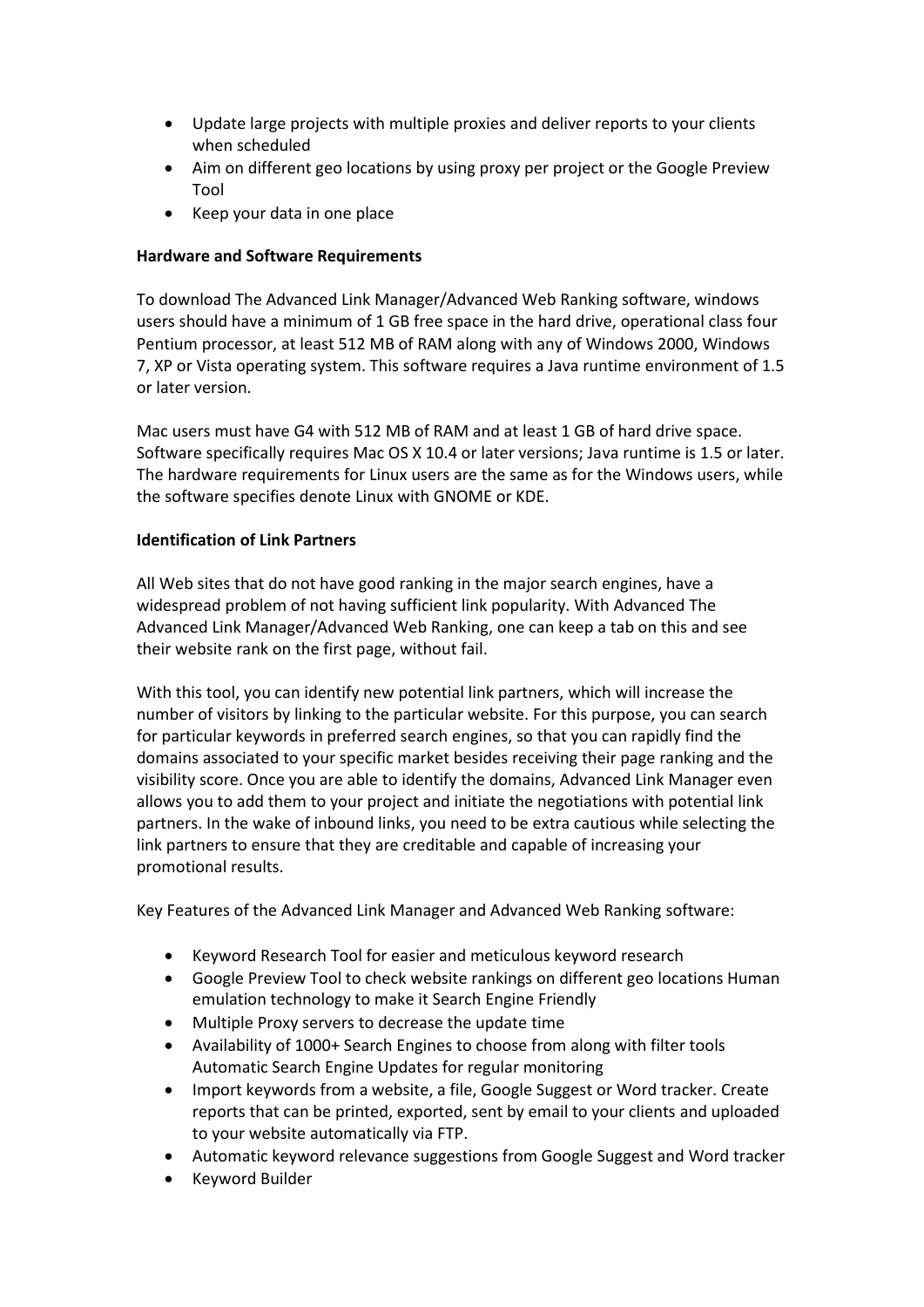- Automatically send Email Reports
- Export rank data and Reports in different formats like HTML, PDF, Excel (XLS), XML, TXT and CSV.
- Triggers to get special report when your website goes missing in search engines
- Google AJAX API and Multiple API keys
- Scheduled Backups and Updates

Unquestionably, the Advanced Link Manager/Advanced Web Ranking website ranking software expedites and simplifies the administration of online business by offering exceptional quantity of data. However, an impending shortcoming of the software is the steep volume of information and data it offers, which might turn out to be too overwhelming with the course of time. To curb it the only possible option is to ignore some of the data and emphasize on the bits that are beneficial for the business. So, be sensible and precise to make the most of this incredible tool.